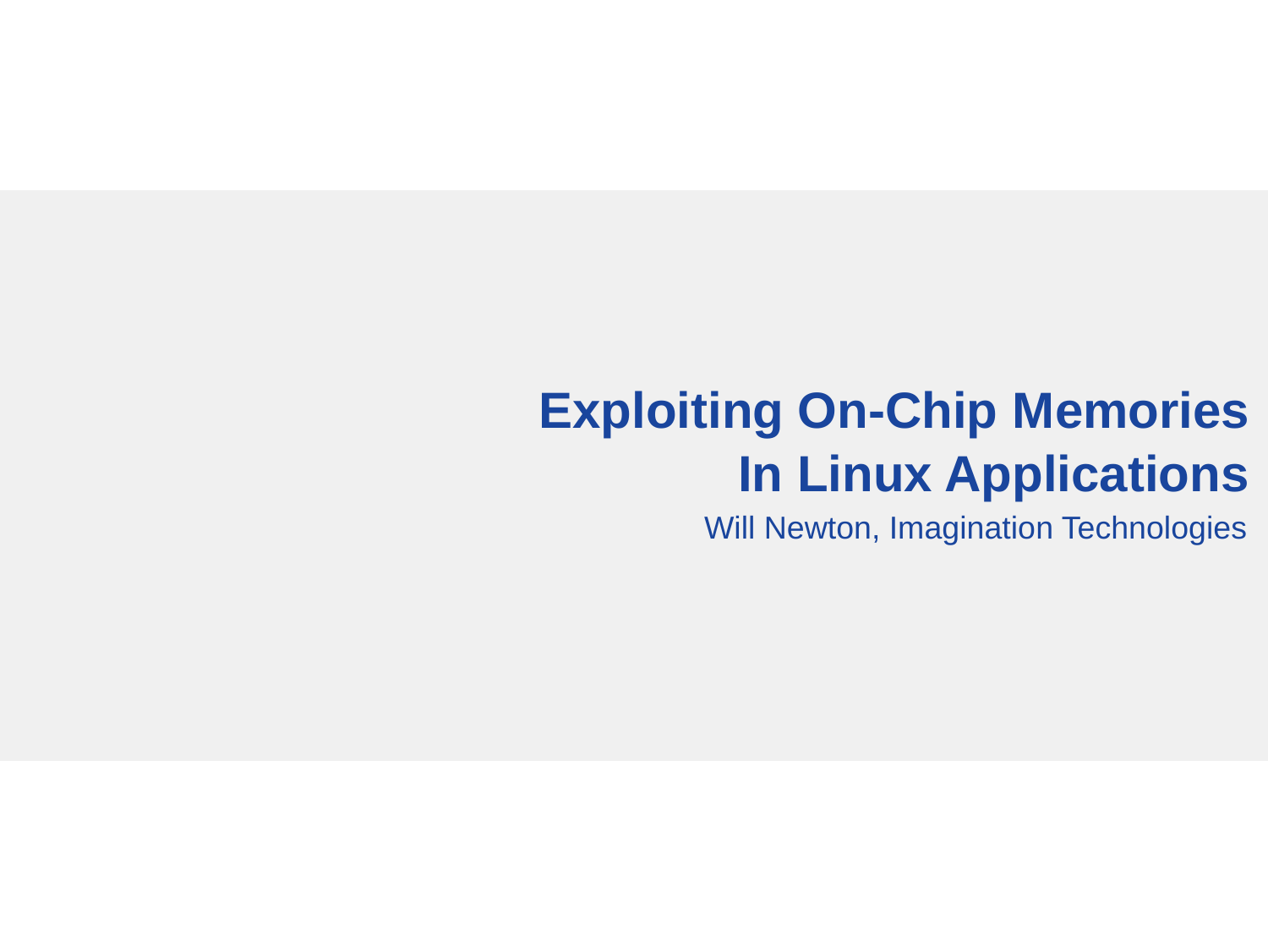### What's wrong with SDRAM?

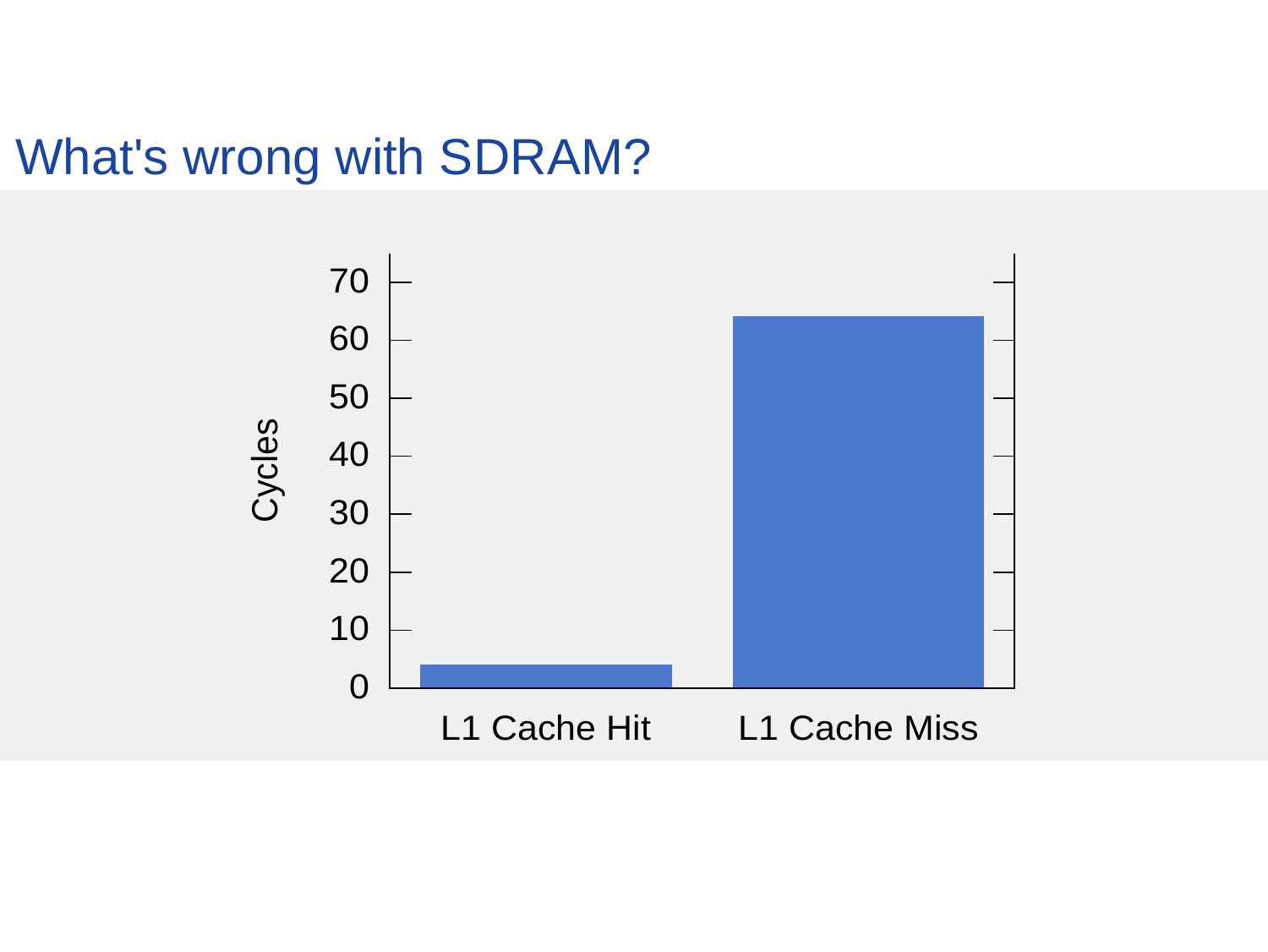64 cycles is optimistic

RAM clock often slower than core

SoC fabric and arbiter delays

SDRAM controller bursting delays

TLB miss stalls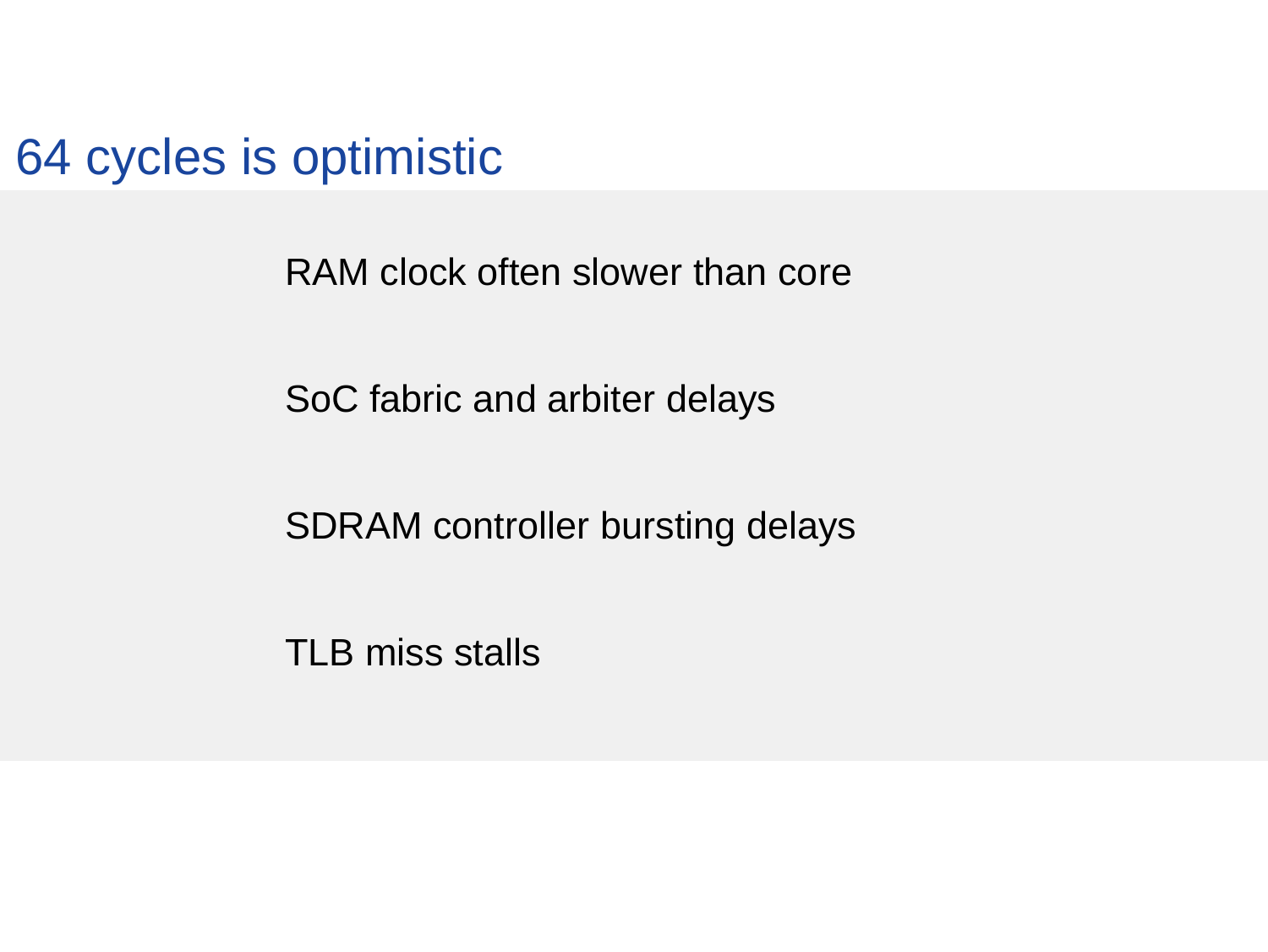It's not just latency

Memory bus bandwidth

Bus contention can affect other cores

Memory bus power consumption

Non-deterministic if you're doing RT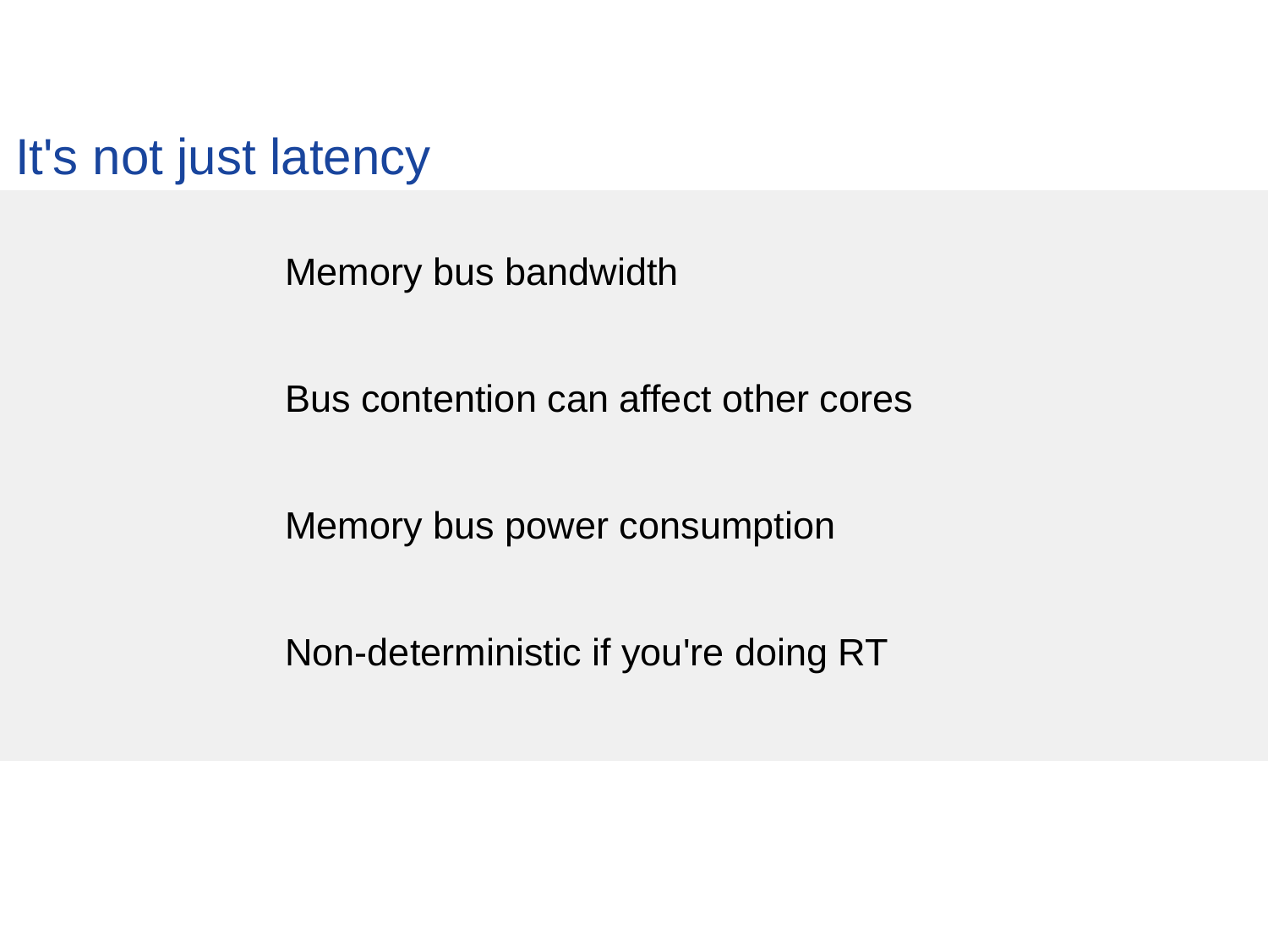#### What solutions are available?

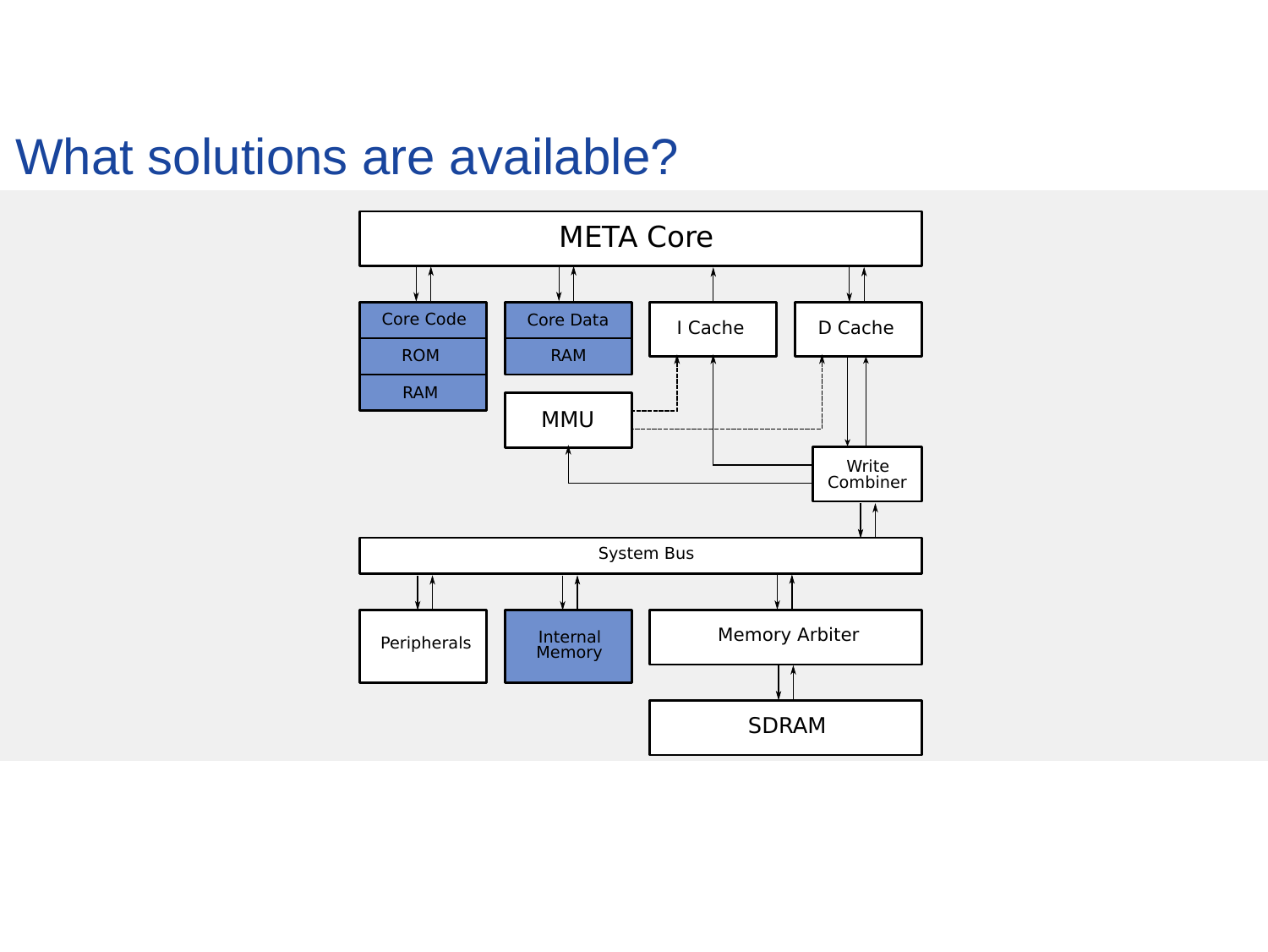Example META SoC

Hardware multi-threaded DSP core

L1 cache - 16k code, 16k data

Core memory - 64k code, 64k data

Internal memory - 384k general purpose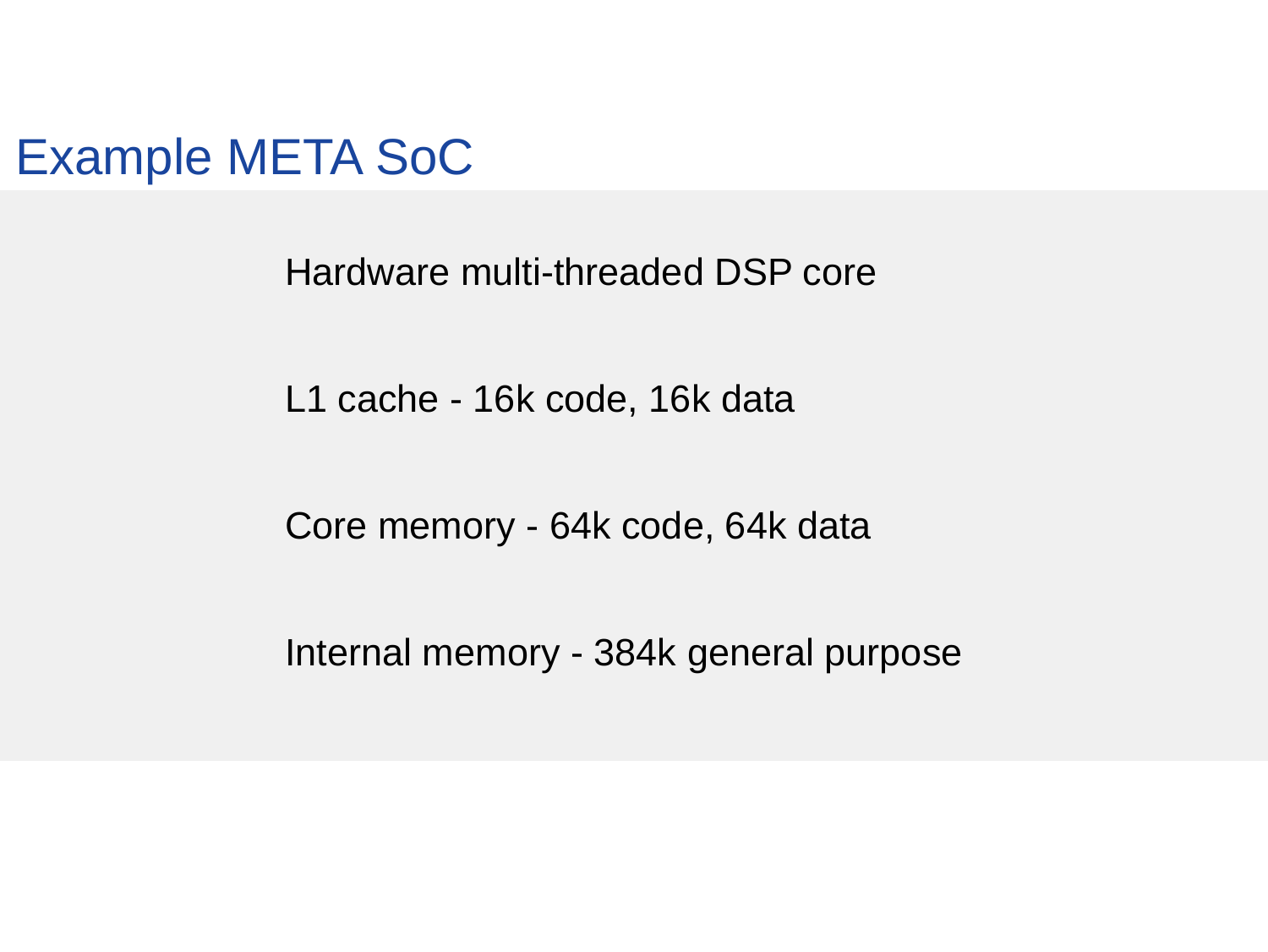## Example META SoC

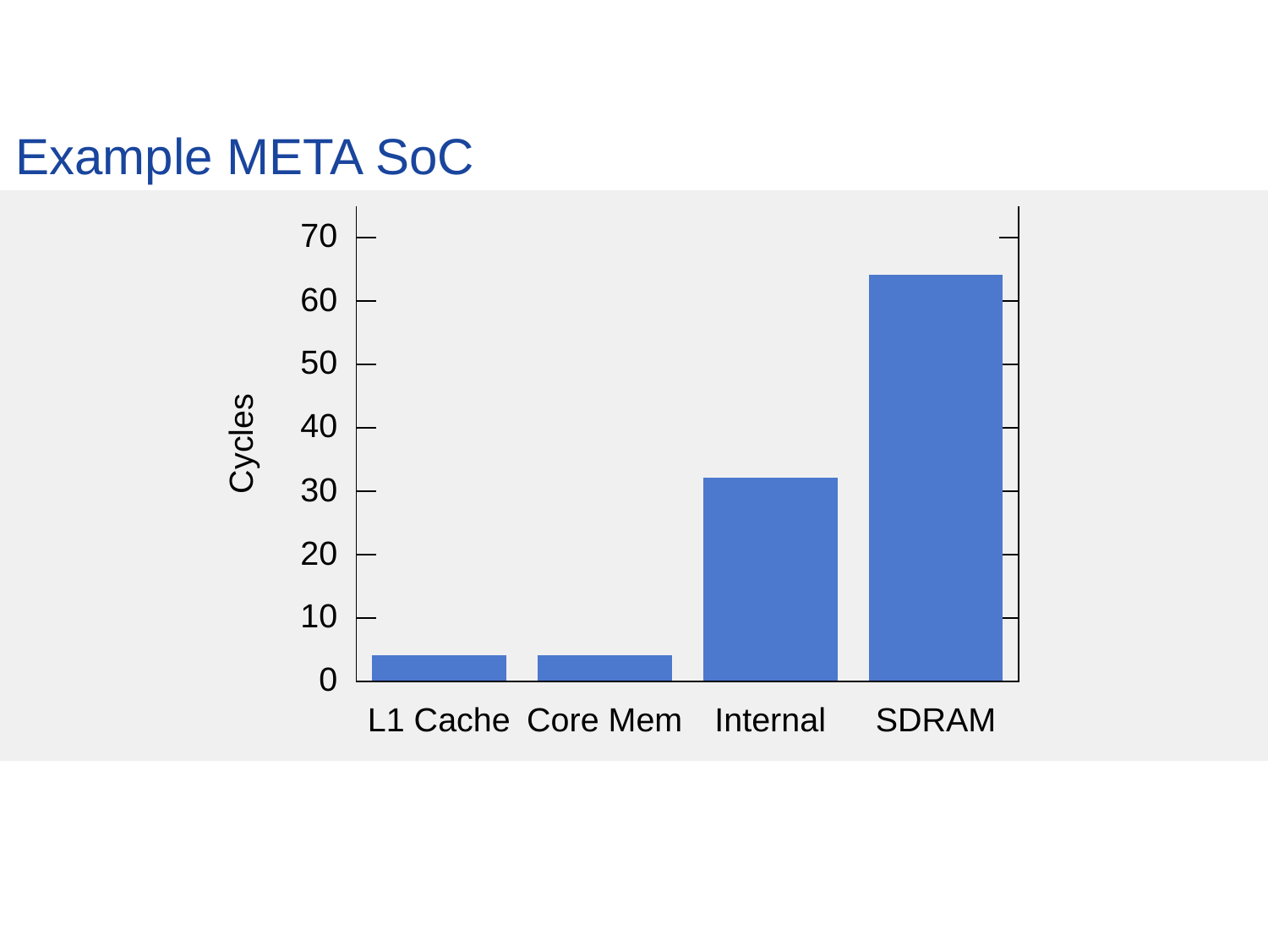Using core memories

Ideally we would like usage to be transparent

Fixed addresses make this difficult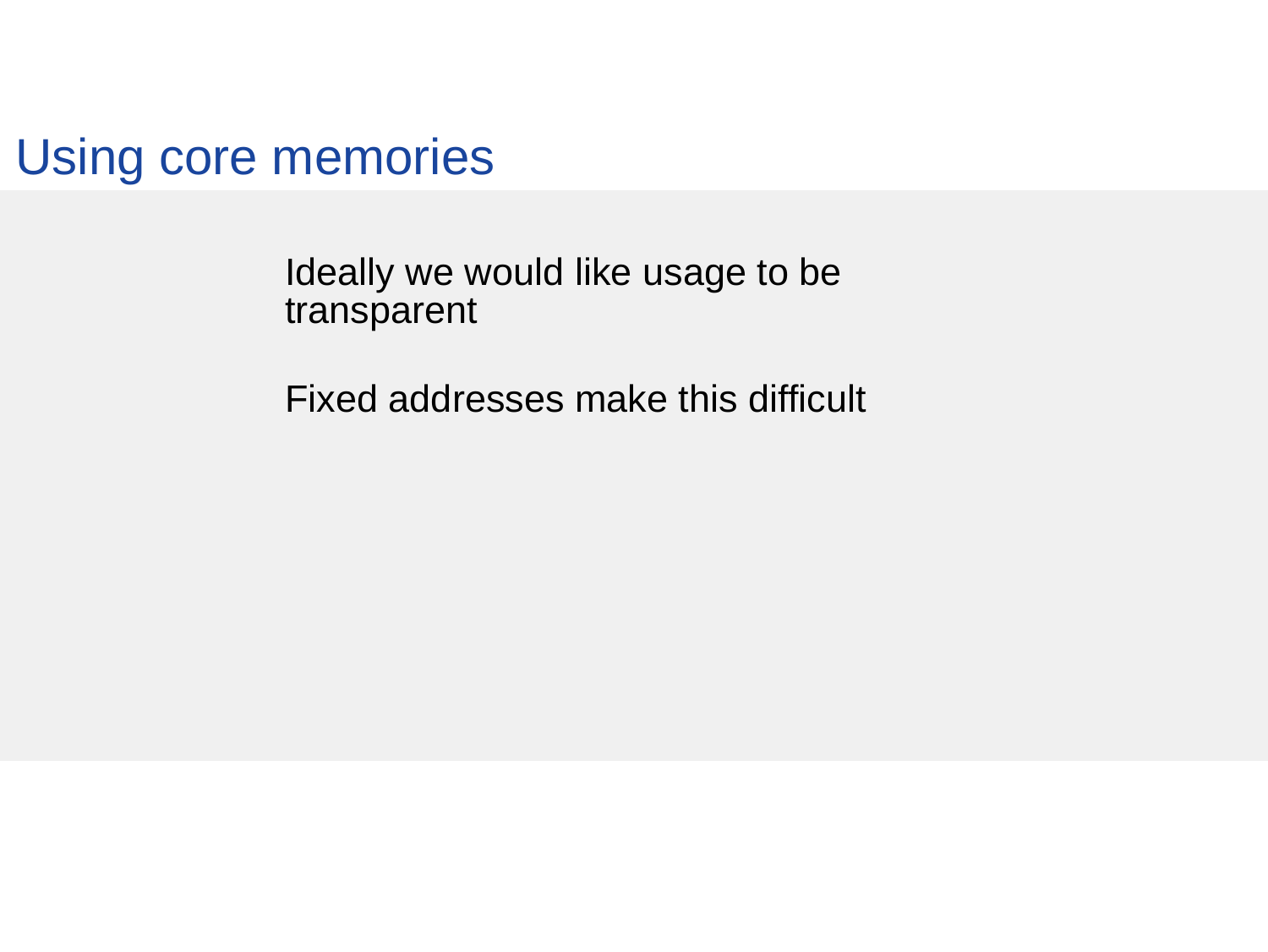#### Core memory: Executables

Linker script allows placement of sections

 $\#define$  section(S) attribute (( section  $(\#S)$ ))

#define \_\_core\_text \_\_section(.core\_text)

#define core data section(.core data)

static int \_\_core\_data mydata;

int core text myfunction(int a);

elf\_map overridden in the kernel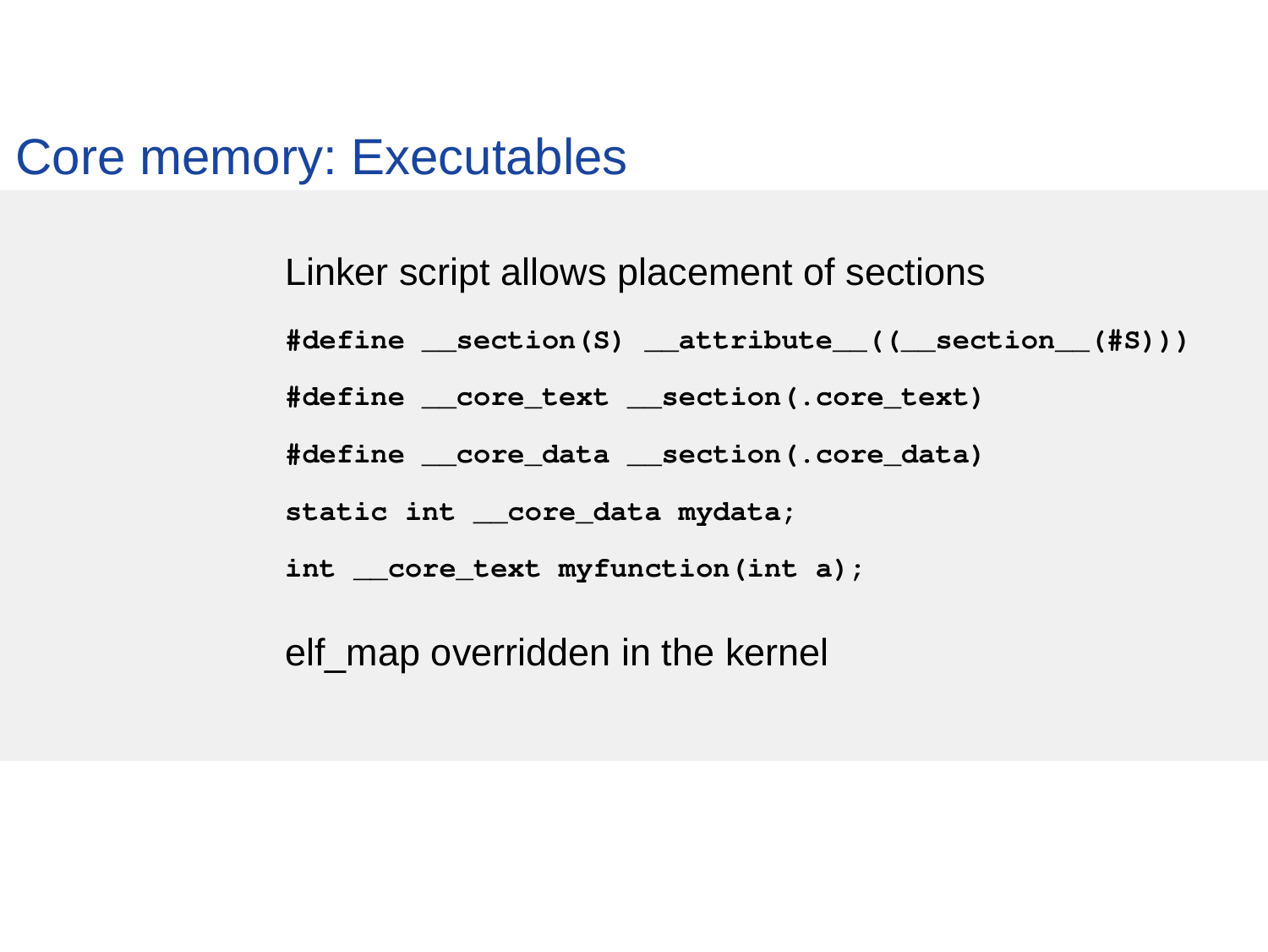Core memory: Shared libraries

Cannot mix core and MMU in one object

Whole shared object can be placed in core

Only useful for small objects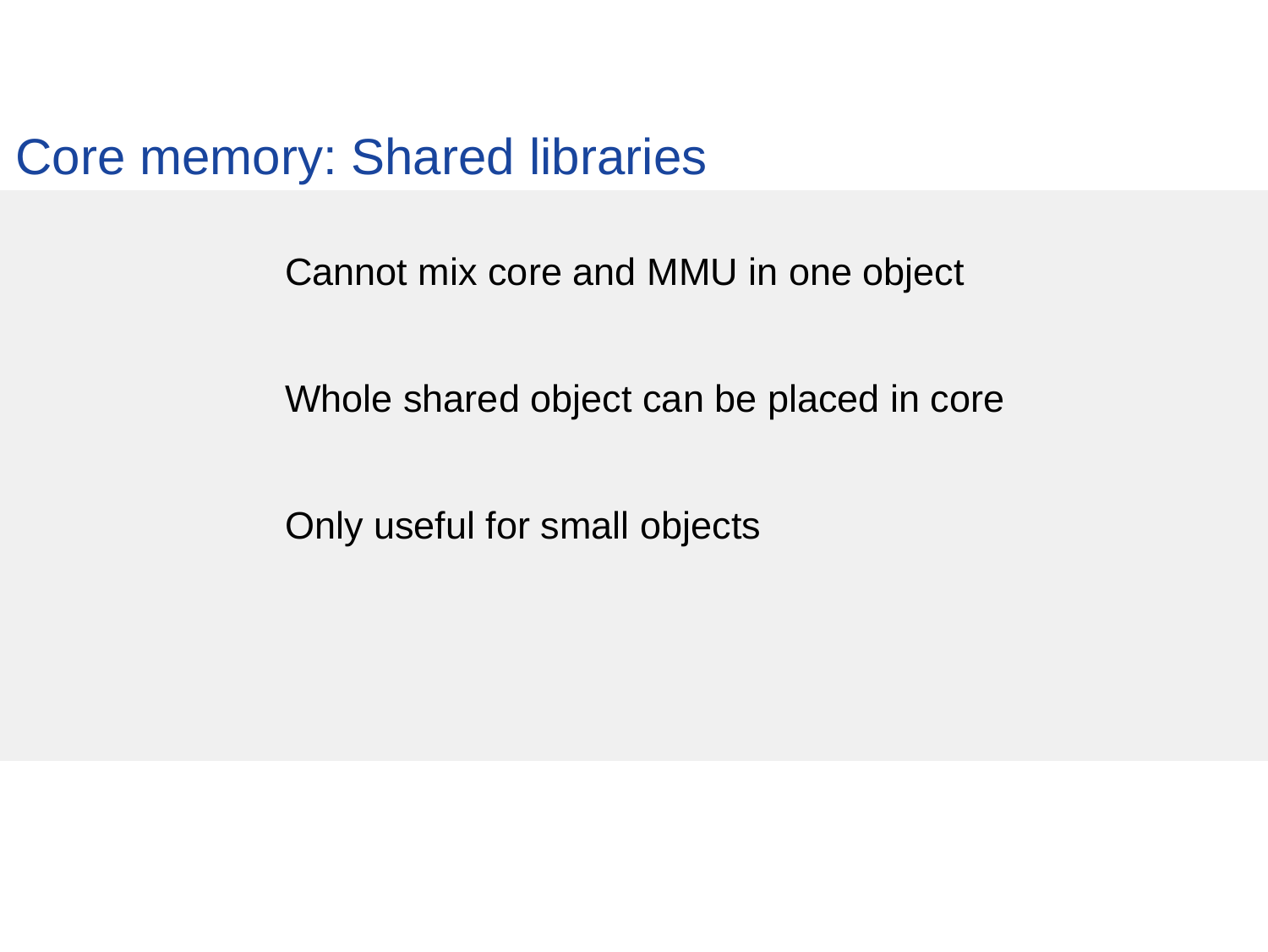Core memory: Dynamic allocation

System call API to allocate and free

Can replace specific malloc/free calls

Allows kernel to reserve areas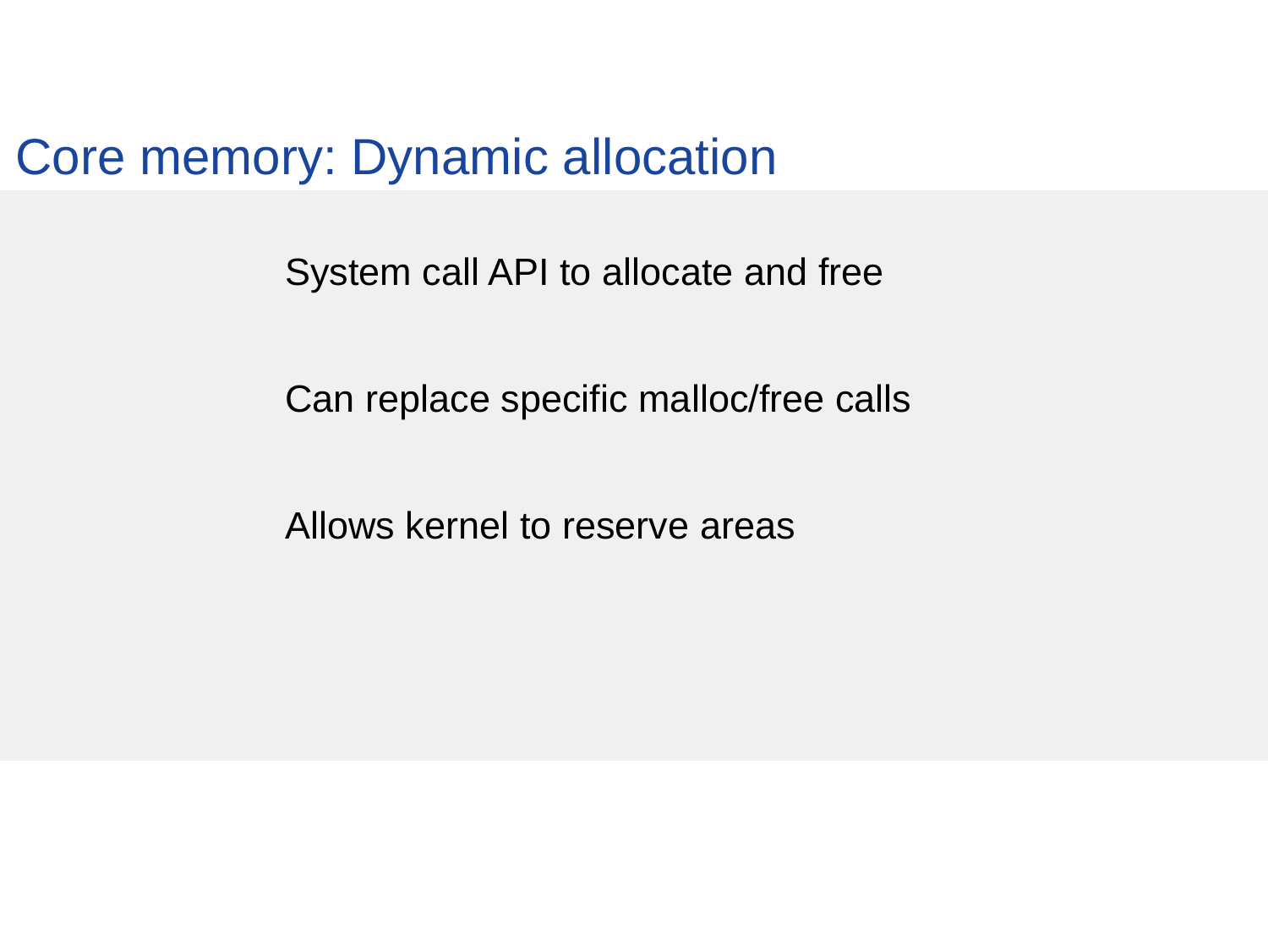Core memory: In practice

Not easy to get big speedups

Cache manages small, frequently accessed items well

Beware long branches

Improved tremor decode speed by 11%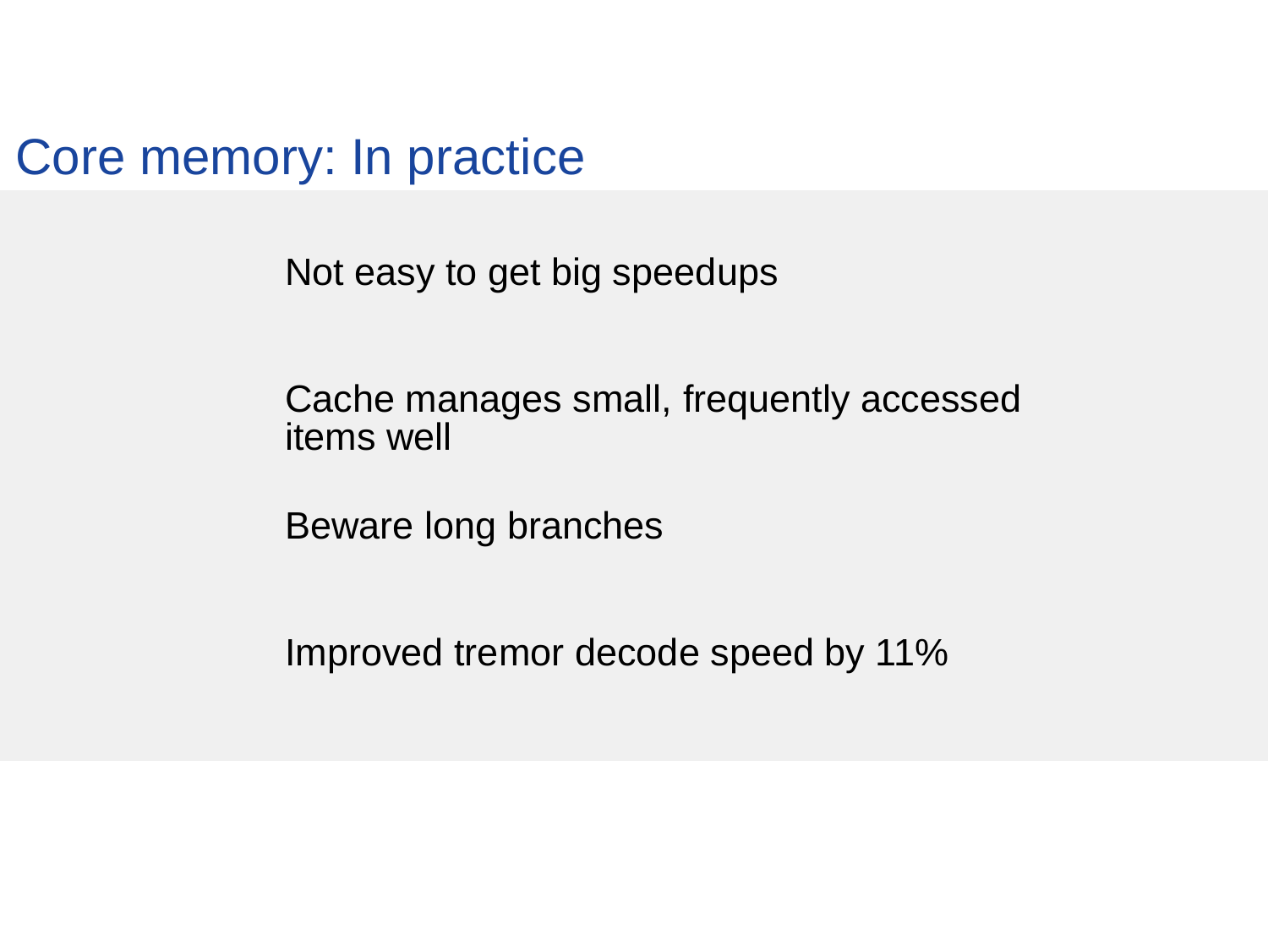Using internal memory

Linux supports cpu-less NUMA nodes

numactl

set\_mempolicy(2)

mbind(2)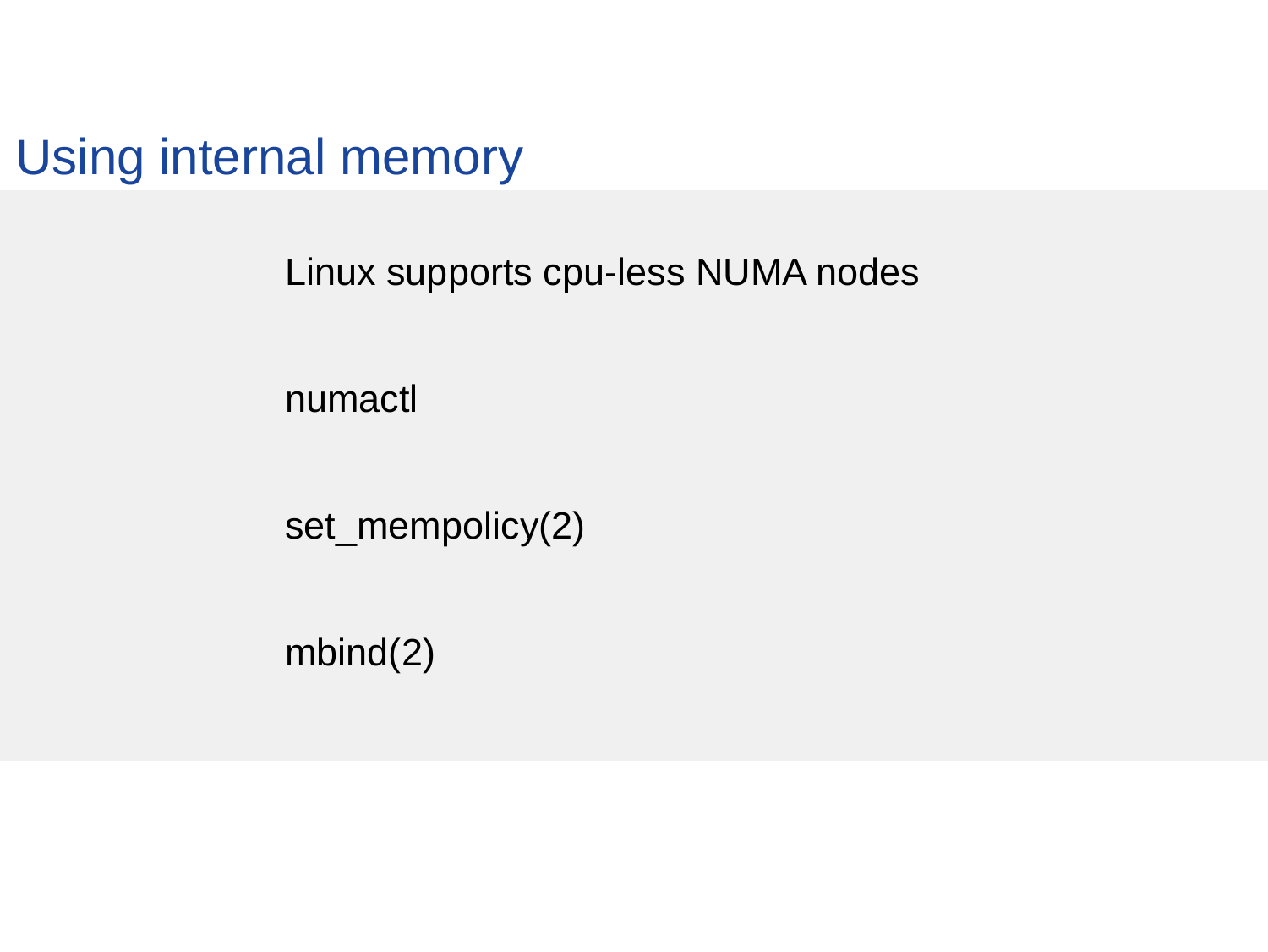Internal memory: numactl

Tool to set NUMA policy of an application

numactl --preferred=1 ls

Does not build easily with uClibc

Too coarse-grained for many situations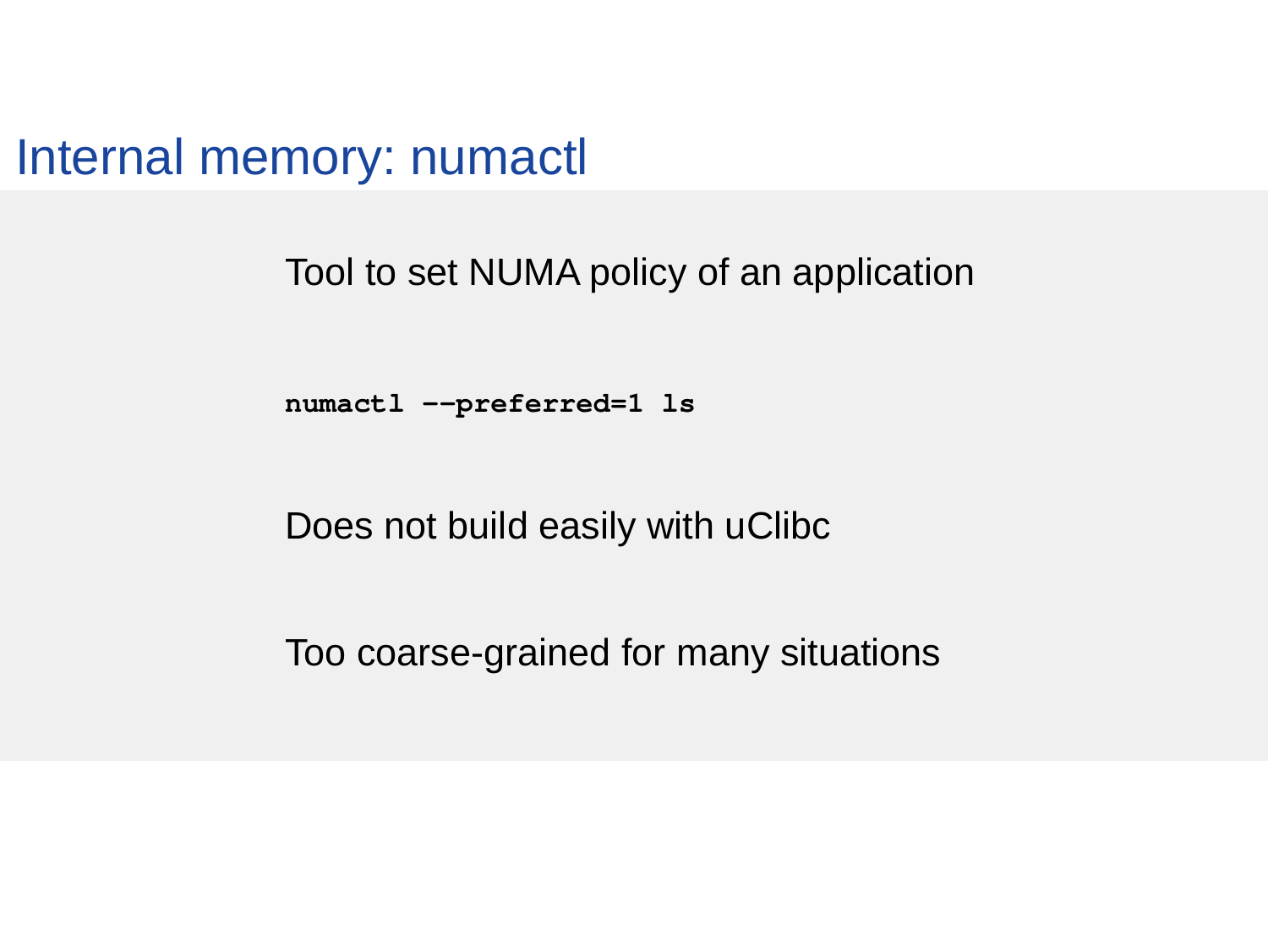Internal memory: set\_mempolicy(2)

Sets the memory policy of the current process

int set mempolicy(int mode, unsigned long \*nodemask, unsigned long maxnode)

Does not move existing pages

Memory policy can be set multiple times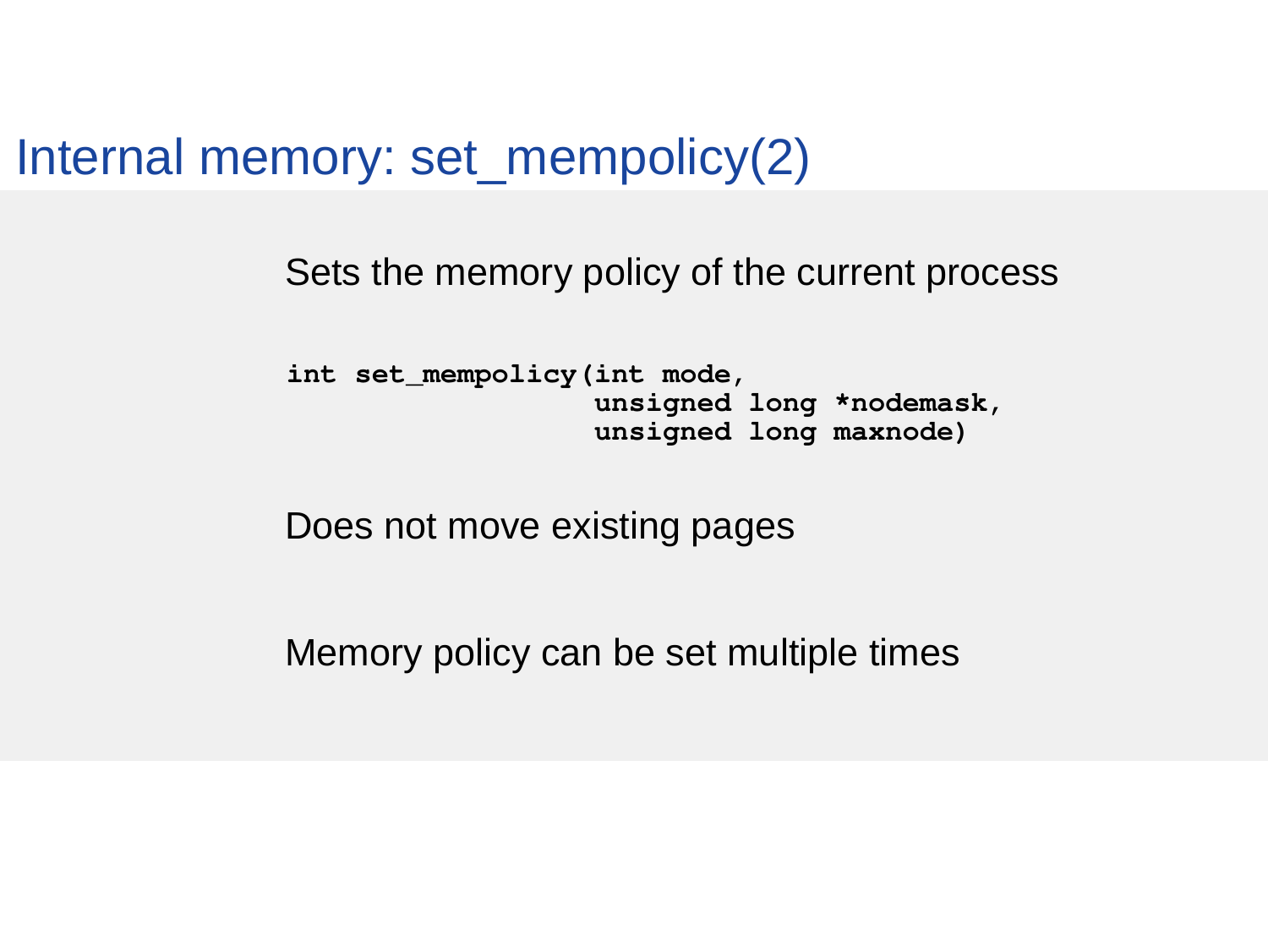Internal memory: mbind(2)

Sets the memory policy for an address range

 int mbind(void \*addr, unsigned long len, int mode, unsigned long \*nodemask, unsigned long maxnode, unsigned flags)

Overrides policy set by set\_mempolicy(2)

Capable of moving pages between nodes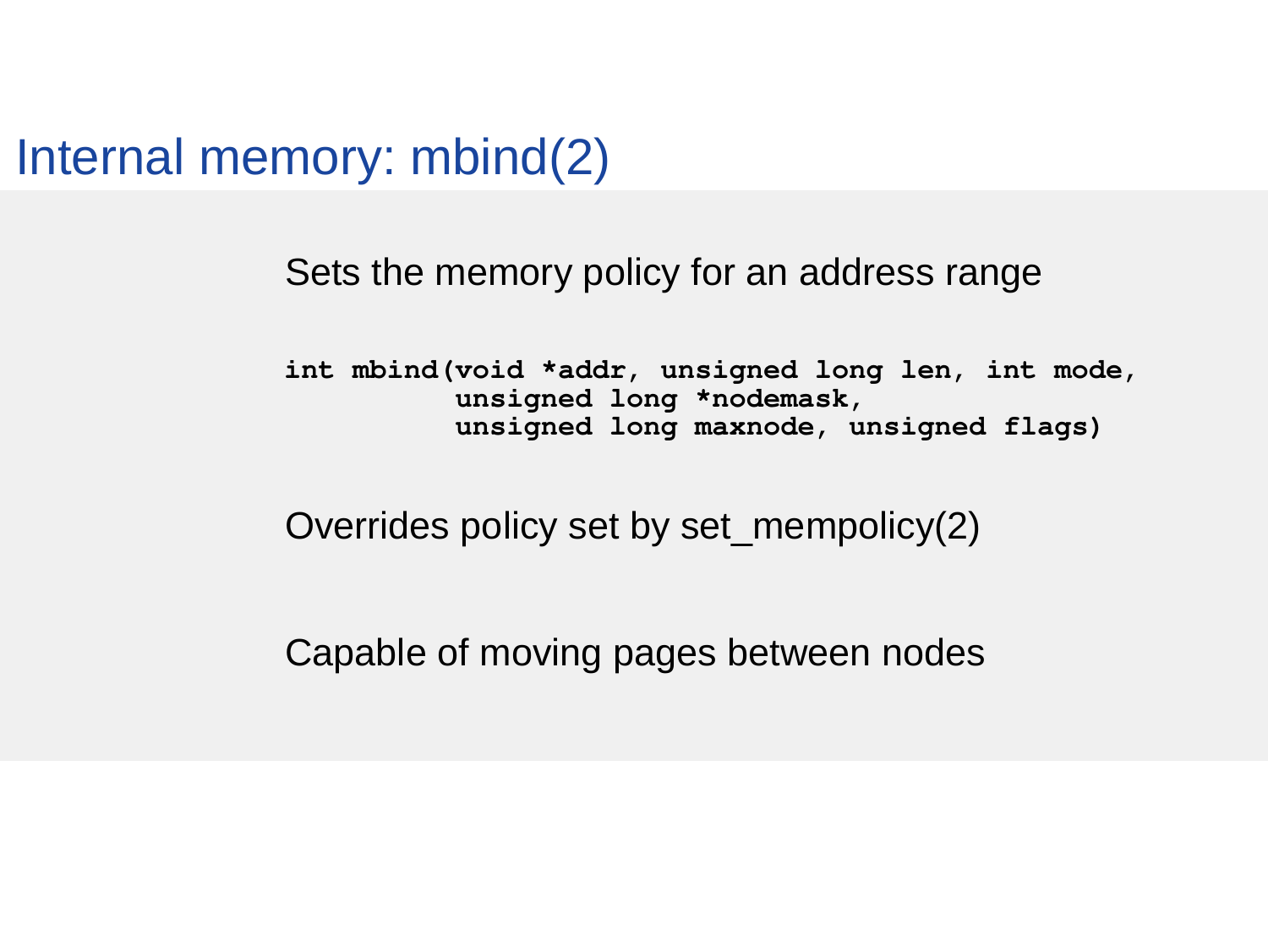Internal memory: In practice

No nice way to implement malloc\_from\_node(2)

Moving pages can be costly, mbind(2) should be used with precision

Improved tremor decode speed by 8%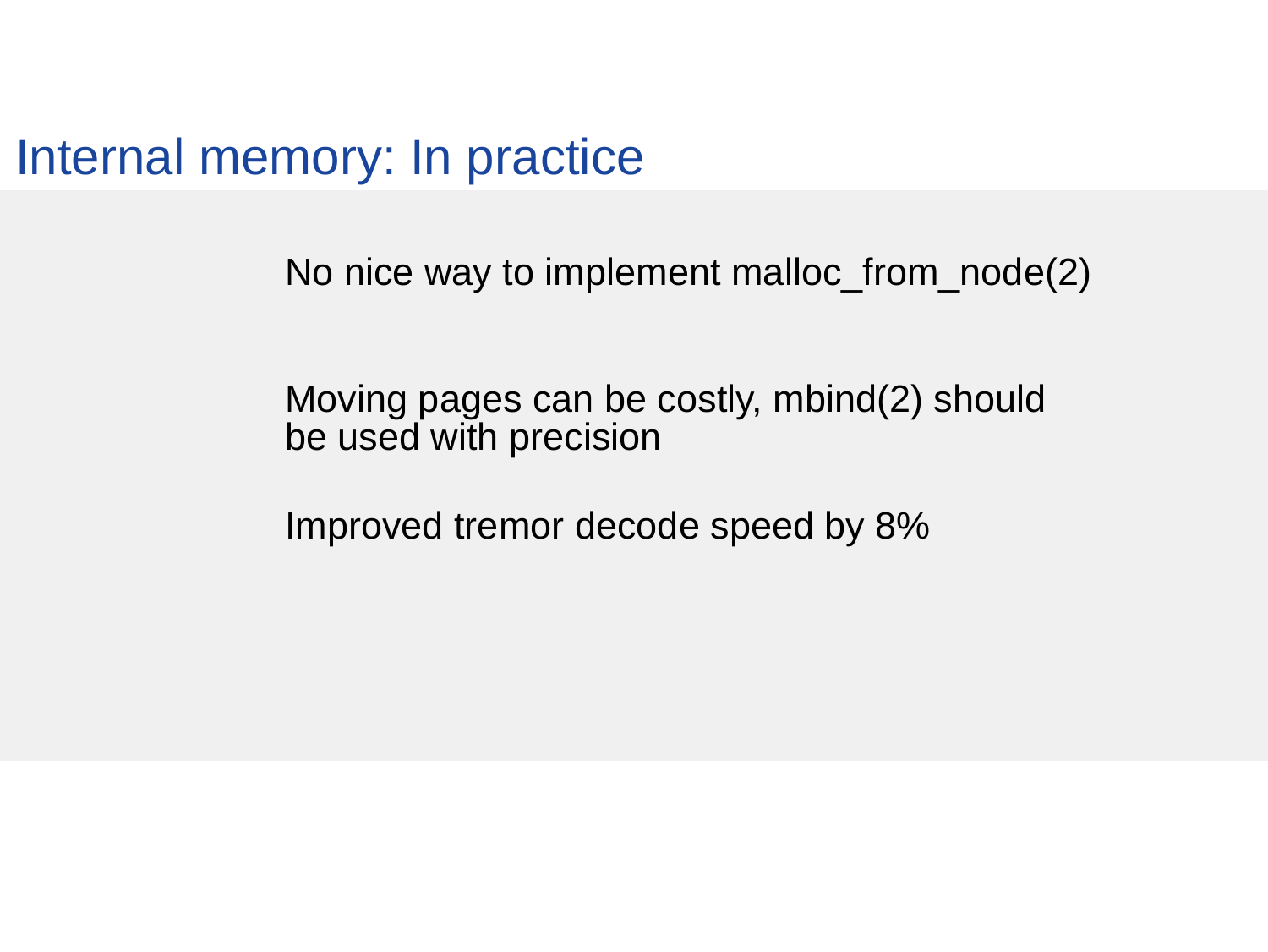

Code profiling (gprof, oprofile, perf)

Cache profiling (oprofile, perf)

Emulator

**Simulator**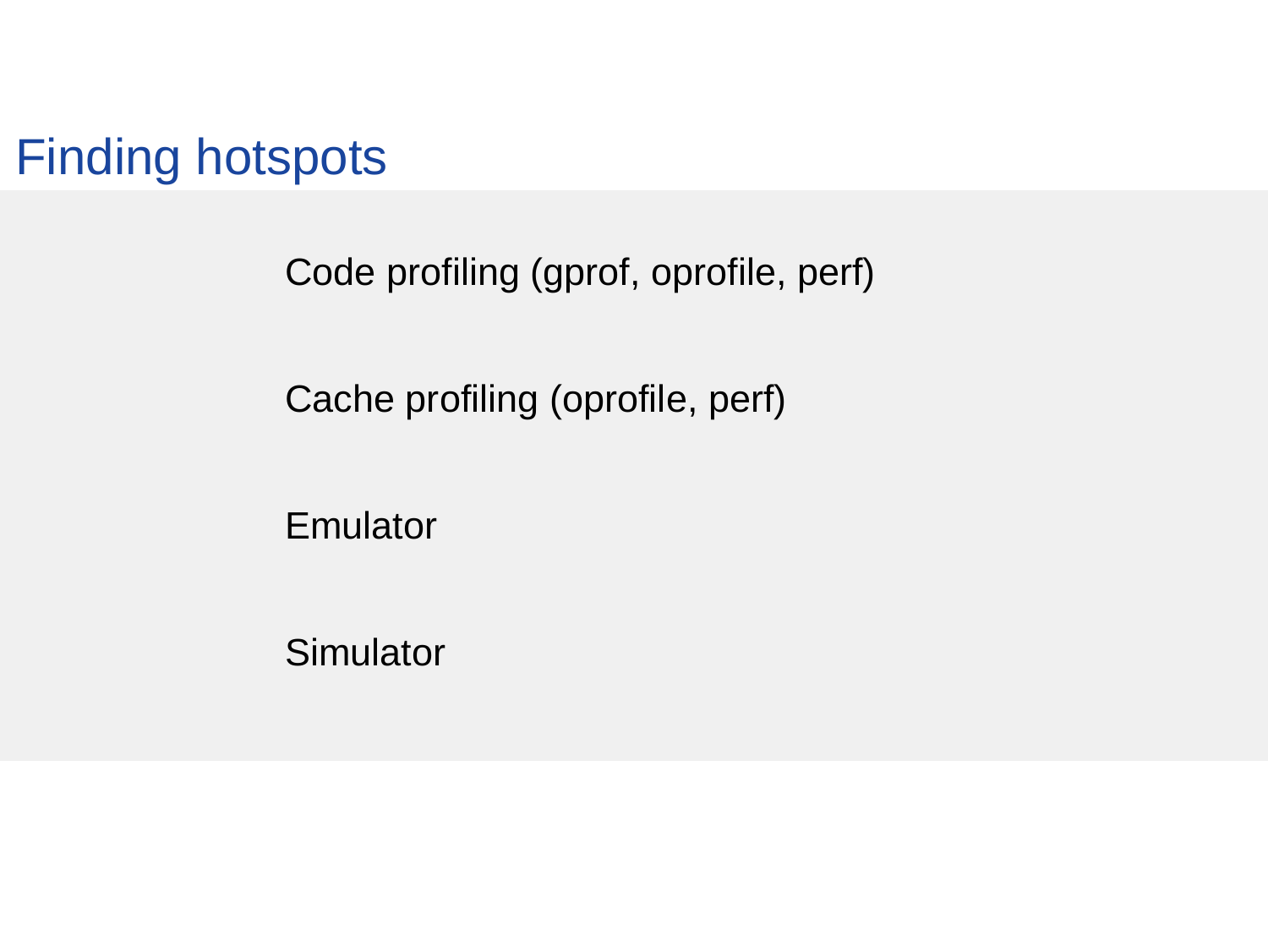Where's the code?

Source code for released products http://www.pure.com/gpl